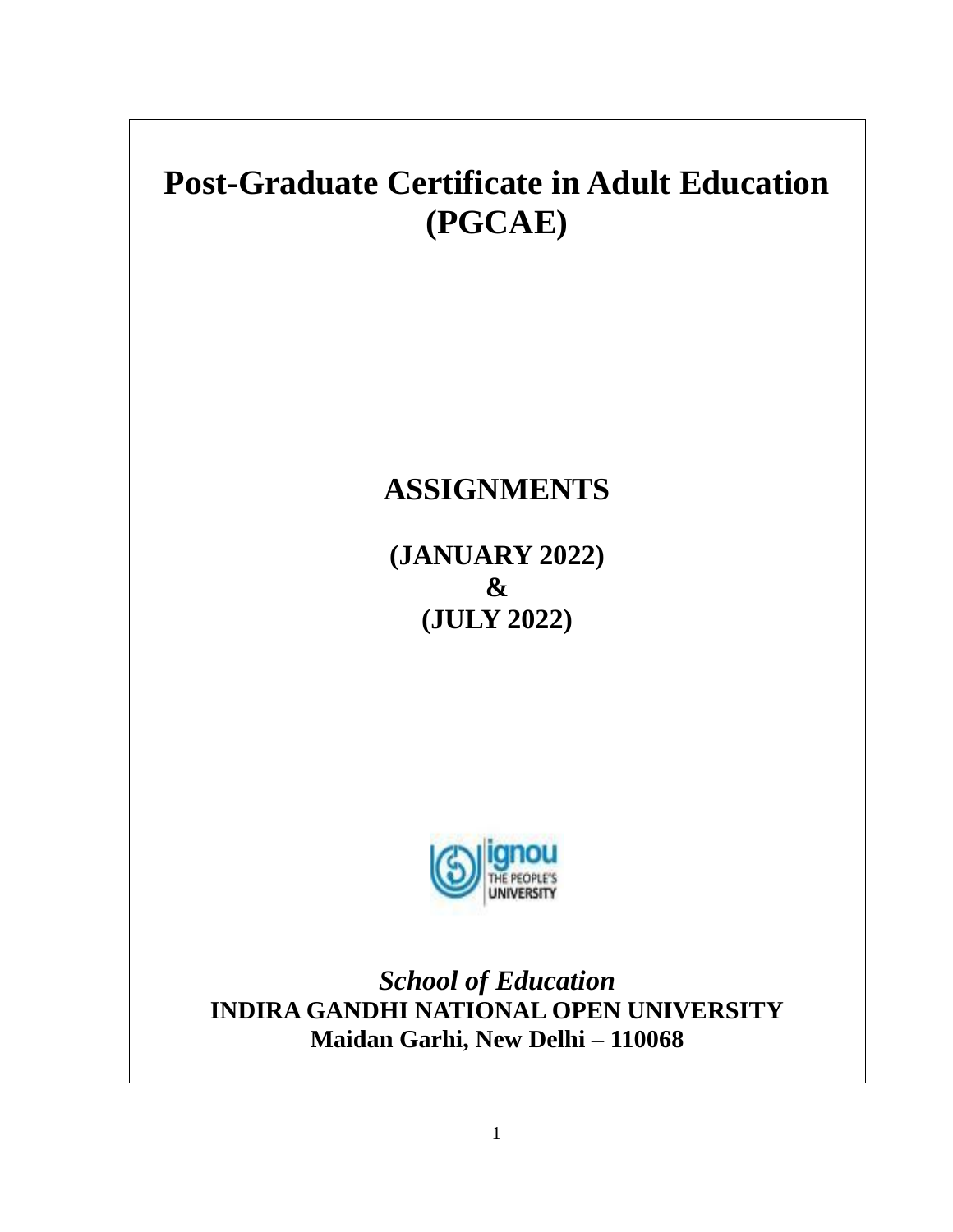# **ASSIGNMENTS**

# **Post-Graduate Certificate in Adult Education (PGCAE) (JANUARY & JULY 2022 Sessions)**

- **Notes:** 1. Write clearly your name, enrolment number, programme code, course code and title, and address for communication on your Assignment Response of each course.
	- 2. The Assignment Responses (ARs) may be submitted to the concerned either by hand or by sending the same through registered/speed post or through any other mode as may be permitted by the University.
	- 3. In your own interest, you should keep with you a copy of all the Assignment Responses that you submit.
	- 4. You have to answer all the three questions given under the assignment of each course.

-\*-

### **MAE-001: UNDERSTANDING ADULT EDUCATION**

#### **Assignment: 01**

Answer the following questions in about 500 words each.

- 1) Discuss the applications of ICTs in adult education by citing suitable examples.
- 2) Explain the significance of the shift from psychology-oriented approach to sociological approach to understanding of adult education.
- 3) What are the contemporary literacy practices in India? Explain their relevance with focus on the issues of gender and language.

## **MAE-002: POLICY PALNNING AND IMPLEMENATION OF ADULT EDUCATION IN INDIA**

#### **Assignment: 01**

Answer the following questions in about 500 words each.

1) What are the key features of participatory research? How is participatory research different from conventional research?